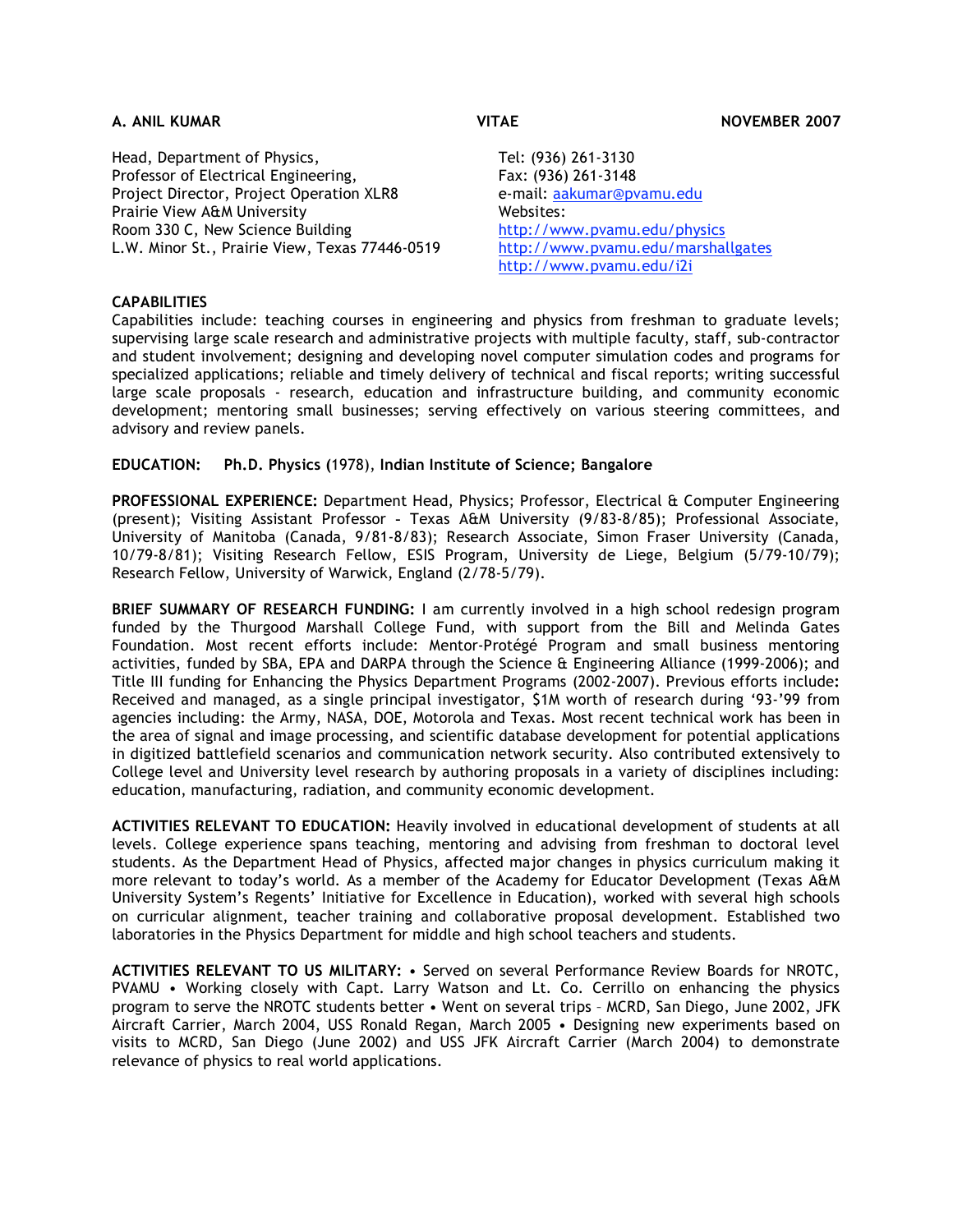**ACTIVITIES RELEVANT TO WORKFORCE DEVELOPMENT:** Have been working on models of community economic development, with specific emphasis on workforce development – education, training and retraining. Received a grant from the US DOL on a feasibility study of technology and business incubators in rural areas. Organized a national conference on this subject in September 2000. Also conducted a symposium on faculty role and empowerment as change agents of the global economy in November 2000. Currently working with Waller County and Economic Development Corporations on establishing business and technology incubators.

# **i2i INCUBATOR:**

Designed and developed a novel type business and technology incubator – **i2i-Invention to Innovation** – hosted on the web site www.pvamu.edu/i2i. This is a first of its kind among the HBCUs.

# **SOFTWARE/HARDWARE SYSTEMS UNDER DEVELOPMENT (UNDER CONSIDERATION FOR TECHNOLOGY TRANSFER):**

- 1. **CSPIFF** Circuit Simulation Program In the Presence of Fatal Faults for reliability and faulttolerance of large scale electronic systems
- 2. **CSIM** Communication Systems Simulator for simulation of arbitrary communication systems
- 3. **BCHS** Bone Conduction Headset a novel communication system designed for NASA-JSC and demonstrated at Inspection'99

## **THESIS ADVISEMENT:**

Advised nine M.S. theses since 1992: Cletus Udoye (Applied Materials, Inc.), Ming Fang Zhang (AT&T), Million Woldesenbet (Lucent Technologies), Mayra Caceres (AT&T), Adriana Caceres, Anowarul Huq (Cisco), Gerardo Novelo (Hempstead High School), Singhquaverton Madden (Toshiba), and Nadine Hobson-Bonamy (Boeing).

## **BOOKS IN PREPARATION:**

## *Communications Engineering - A Modern Text Component Devices for Computing for the Third Millennium - Physics and Applications*

# **RELEVANT TECHNICAL/ADMINISTRATIVE/MANAGEMENT EXPERIENCE:**

#### *University Level*:

Member, College of Engineering Dean's search Committee (2007) • Chair, College of Arts & Sciences Promotion and Tenure Committee (2002-2005) • Co-Director, SACS Executive Leadership Team, Southern Association of Colleges and Schools Self-Study (1999-2001) • Director of Research and Special Assistant to the President for Science and Technology (1998-2001) • Developer/Manager of successful large scale (multi-million dollar) research, education and training proposals for NASA, ARMY, DOD, Texas, Housing and Urban Development, and others in the areas of radiation, manufacturing, materials, infrastructure development, education, etc. • Organizer/Technical Chairperson of the Engineering & Architecture Symposia ('93 - '96) and the Radiation Symposium ('93), PVAMU • Member of TQM Group on Research & Graduate Programs. • Director of Research and Assistant to the Dean for Research Development, Engineering & Architecture (1992-1995) • Member, University Reorganization Committee • Assistant to the Director of Research and Dean of Graduate School (1996-1997) • Associate Dean for Research & Graduate Programs (1997-1998) • Member, Legislative Affairs Team (1997-present) • Chair/Member, several committees on ABET accreditation in Electrical Engineering

# *State and National Levels:*

Member, IEEE National EMI/EMC Education Committee • Member, National Steering Committee, Science & Engineering Alliance (SEA) • Member, Technical Advisory Panel, Texas Department of Transportation • Member, NSF Review Panels (1997-2007) • Member, DOD-ARL Review Panel (1998) • Member, Technology Incubator Committee, Cy-Fair Chamber of Commerce (1997-1998) • Chair, several specialized technical committees of various alliances, e.g., Science & Engineering Alliance (SEA) and HBCU/MI Research Alliance (HMIRA) • Panel Member, National Security Education Program (2000)